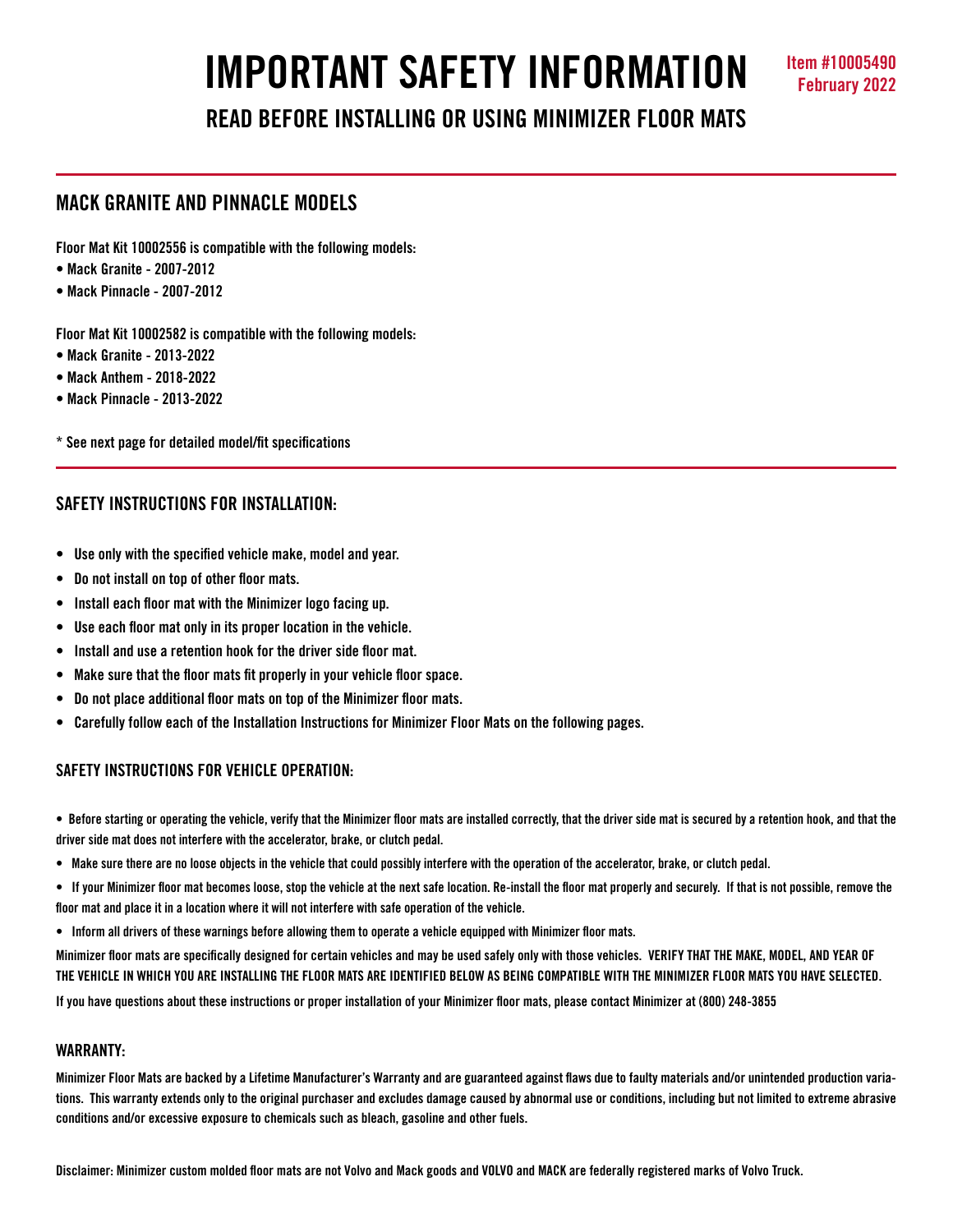**Minimizer floor mats are specifically designed for certain vehicles and may be used safely only with those vehicles. VERIFY THAT THE MAKE, MODEL, AND YEAR OF THE VEHICLE IN WHICH YOU ARE INSTALLING THE FLOOR MATS IS IDENTIFIED ON PAGE 1 AS BEING COMPATIBLE WITH THE MINIMIZER FLOOR MATS YOU HAVE SELECTED.** 

## **MACK FLOOR MAT KIT SPECIFICATIONS:**

**• Kit # 10002556 shown in Figure 1 is compatible with 2007-2012 model Mack Granite and Pinnacle trucks.** 

### **Figure 1 - Kit 10002556**



**• Kit # 10002582 shown in Figure 2 is compatible with 2013-2019 model Mack Granite, Anthem and Pinnacle trucks.** 

#### **Figure 2 - Kit 10002582**



## **INSTALLATION INSTRUCTIONS:**

**1. Remove other floor mats from the vehicle before installing Minimizer floor mats.**

**2. Install the Minimizer floor mats right side up, with the Minimizer logo visible.**

**3. Each Minimizer floor mat is contoured to fit a particular location in the vehicle and may be used safely only in that location.** 

**4. The Minimizer floor mat package contains one driver mat and one passenger mat.** 

**5. Position the driver mat in the truck as shown in Figure 3. The driver mat must be pushed all the way forward so the front lip is making full contact with the dashboard trim panels.** 

### **Figure 3 - Driver Mat in Position**



**6. Inside the package with the installation instructions, locate a black plastic retention hook as well as a white tube of Primer 94 as shown in Figure 4.** 

## **Figure 4 - Hook and Primer 94**



**7. Insert a hook up through the hole at the right rear corner of the driver side floor mat as shown in Figure 5. The hook should fit flush with the underside of the floor mat. (Top left next page).**

### **Figure 5 - Hook Insertion**



**8. Once the hook is in place, let the mat and hook rest on the floor as shown in Figure 6. Next, confirm that the mat is not interfering with foot pedals and verify it is making proper contact with the surfaces surrounding the floor.**